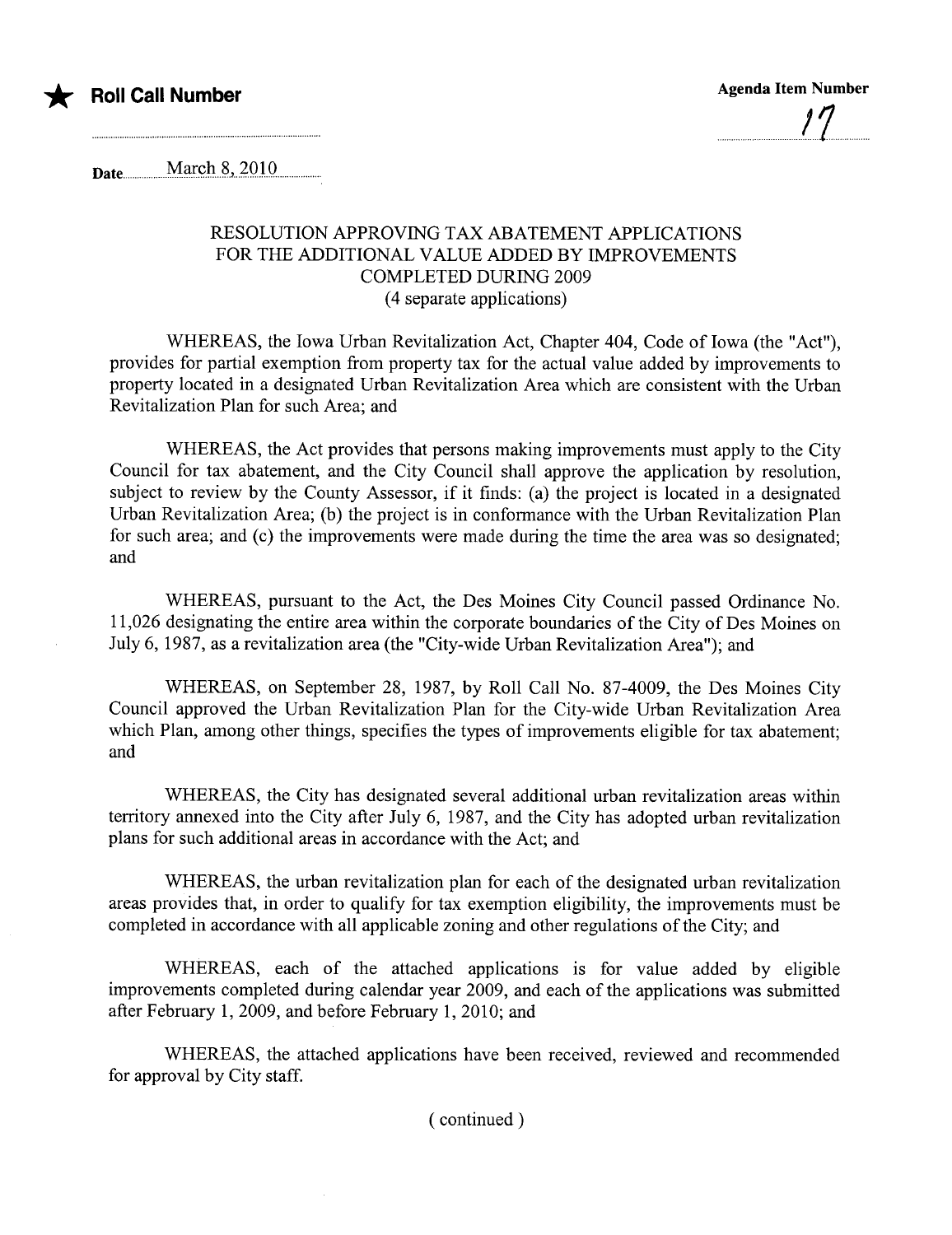

## \* Roll Call Number Agenda Item Number ..................1.1.........

Date..............M.aIçn..S,..201Q..............

NOW THEREFORE, BE IT RESOLVED by the City Council of the City of Des Moines, Iowa, that:

-2-

- 1) The attached applications for tax abatement are hereby received.
- 2) The following findings are hereby adopted:
	- a) Each of the attached applications was filed on or before February 1st of the assessment year for which the exemption (tax abatement) is claimed.
	- b) Each of the attached applications are for a project located in a designated urban revitalization area; each project is in conformance with the urban revitalization plan for the urban revitalization area in which the project is located; and the improvements described in such applications were made during the time the applicable area was so designated.
- 3) Each of the attached applications is approved subject to review by the County Assessor under Section 404.5 of the Act, for exemption according to the schedules noted on each application.
- 4) The City Clerk shall forward a certified copy of this resolution and the attached applications to the County Assessor.

(Council Communication No. 10- $\sqrt{5}$ )

MOVED by the contract of the contract of the contract of the contract of the contract of the contract of the contract of the contract of the contract of the contract of the contract of the contract of the contract of the c

| <b>FORM APPROVED:</b> |
|-----------------------|
| 5ger K Br             |
| Roger K. Brown        |

| <b>Assistant City Attorney</b>    |             |             |             |                 | (List of applications attached)                                                                      |
|-----------------------------------|-------------|-------------|-------------|-----------------|------------------------------------------------------------------------------------------------------|
| <b>COUNCIL ACTION</b>             | <b>YEAS</b> | <b>NAYS</b> | <b>PASS</b> | <b>ABSENT</b>   | <b>CERTIFICATE</b>                                                                                   |
| <b>COWNIE</b>                     |             |             |             |                 |                                                                                                      |
| <b>COLEMAN</b>                    |             |             |             |                 | I, DIANE RAUH, City Clerk of said City hereby                                                        |
| <b>GRIESS</b>                     |             |             |             |                 | certify that at a meeting of the City Council of<br>said City of Des Moines, held on the above date, |
| <b>HENSLEY</b>                    |             |             |             |                 | among other proceedings the above was adopted.                                                       |
| <b>MAHAFFEY</b>                   |             |             |             |                 |                                                                                                      |
| <b>MEYER</b>                      |             |             |             |                 | IN WITNESS WHEREOF, I have hereunto set my<br>hand and affixed my seal the day and year first        |
| <b>MOORE</b>                      |             |             |             |                 | above written.                                                                                       |
| <b>TOTAL</b>                      |             |             |             |                 |                                                                                                      |
| <b>MOTION CARRIED</b>             |             |             |             | <b>APPROVED</b> |                                                                                                      |
|                                   |             |             |             |                 |                                                                                                      |
| and the control of the control of |             |             |             | Mayor           | City Clerk                                                                                           |
|                                   |             |             |             |                 |                                                                                                      |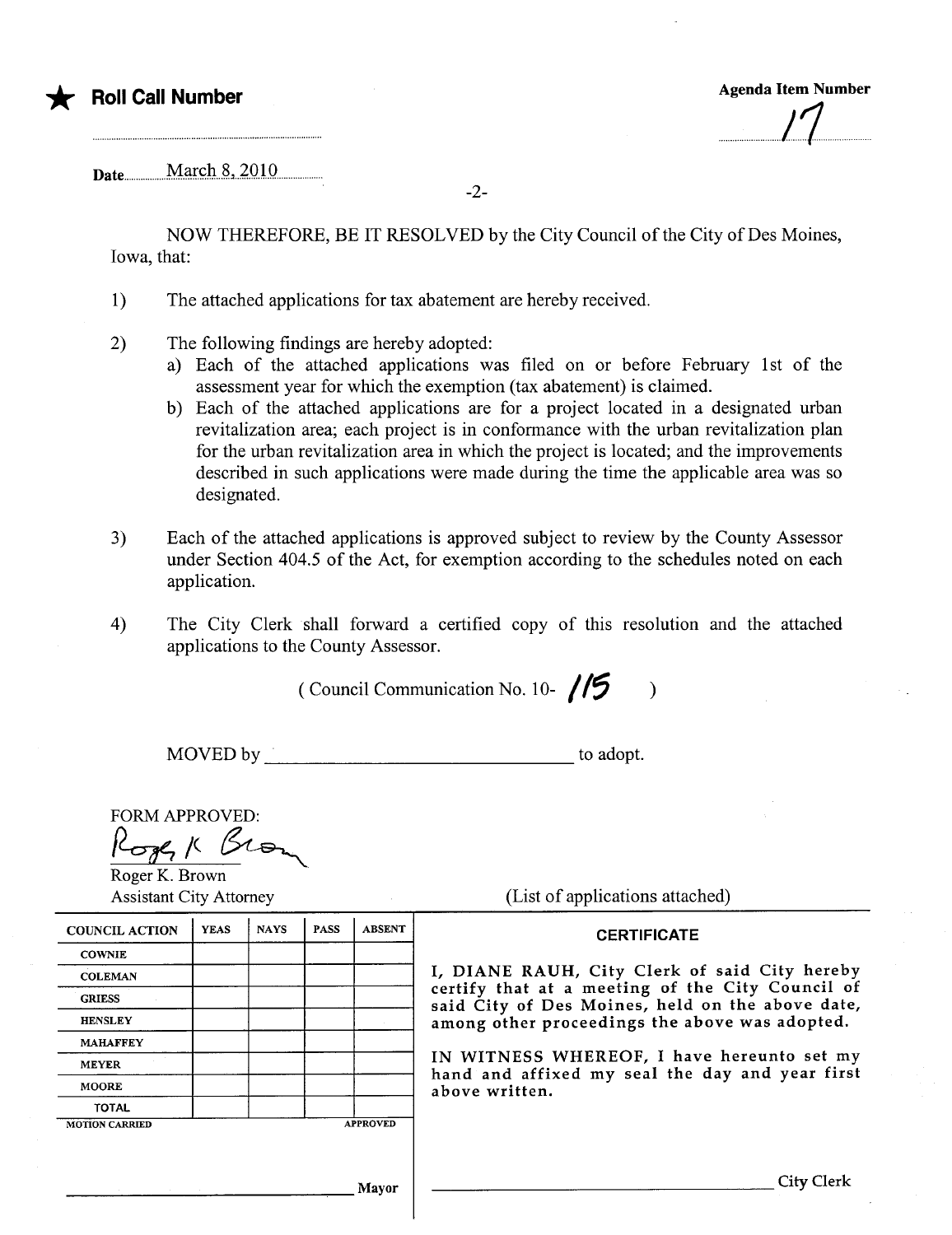and as a chount

Estimated Costs By Exempt Schedule Tax Abatement Case Status = APV

2/27/2010

|                         |           | Rec. Date Property Address | Name, Mail Address, Phone        | <b>District</b> |                                       | Permit Number        | Est. Cost    |
|-------------------------|-----------|----------------------------|----------------------------------|-----------------|---------------------------------------|----------------------|--------------|
| Schedule: 4b            |           |                            |                                  |                 |                                       |                      |              |
| <b>Residential</b>      |           |                            |                                  |                 |                                       |                      |              |
| New Structure           |           |                            |                                  |                 |                                       |                      |              |
| TAX2009-00347           | 1/11/2010 | 5006 SW 8TH ST             | <b>NELSON</b><br><b>ROBERT</b>   | Occupied:       | Owner                                 | bld2009-02330        | \$150,000.00 |
| New SFD                 |           |                            | 5431 SE27TH ST                   | City Sewer:     |                                       |                      |              |
|                         |           |                            | DES MOINES, IA 50320-2756        |                 | Residential - 5 year                  |                      |              |
| TAX2009-00494 2/26/2010 |           | 2423 E 11TH ST             | PEIFFER<br><b>INDAT</b>          | Occupied:       | Owner                                 | bld2007-01593        | \$130,000.00 |
| new single family       |           |                            | 8 E GRAY                         | City Sewer:     |                                       |                      |              |
| dwelling                |           |                            | <b>DES MOINES, IA 50315-1736</b> |                 | Residential - 5 year                  |                      |              |
| FAX2009-00167 10/1/2009 |           | 5808 SE 35TH CIR           | <b>CASEY SCHAAPVELD</b>          | Occupied:       | Owner                                 | bld2005-02536        | \$183,500.00 |
| New SFD -has been       |           |                            | 12257 UNIVERSITY AVE             |                 | City Sewer: Y<br>Residential - 5 year |                      |              |
| vacant for awhile.      |           |                            | CLIVE, IA 50325-8276             |                 |                                       |                      |              |
| TAX2009-00372 1/19/2010 |           | 2701 E PORTER AVE          | <b>A STREETER</b><br>JEFFREY     | Occupied:       | Owner                                 | bld2008-01950        | \$180,000.00 |
| new house               |           |                            | 3809 SE 8TH ST                   | City Sewer:     |                                       |                      |              |
|                         |           |                            | DES MOINES, IA 50315-2902        |                 | Residential - 5 year                  |                      |              |
|                         |           |                            |                                  |                 |                                       | New Structure Total. | \$643,500.00 |
|                         |           |                            | Schedule 4b Total:               |                 |                                       | Schedule 4b Cost:    | \$643,500.00 |
|                         |           |                            | <b>Grand Total:</b>              |                 | <b>Grand Total:</b>                   |                      | \$643,500.00 |
|                         |           |                            |                                  |                 |                                       |                      |              |

\\CDMAPPS1\D-VOLUME\APPDATA\Tidemark\prd\_41\Forms & Reports\dsmTAXCostsByStatus.rpt

 $1\sqrt{}$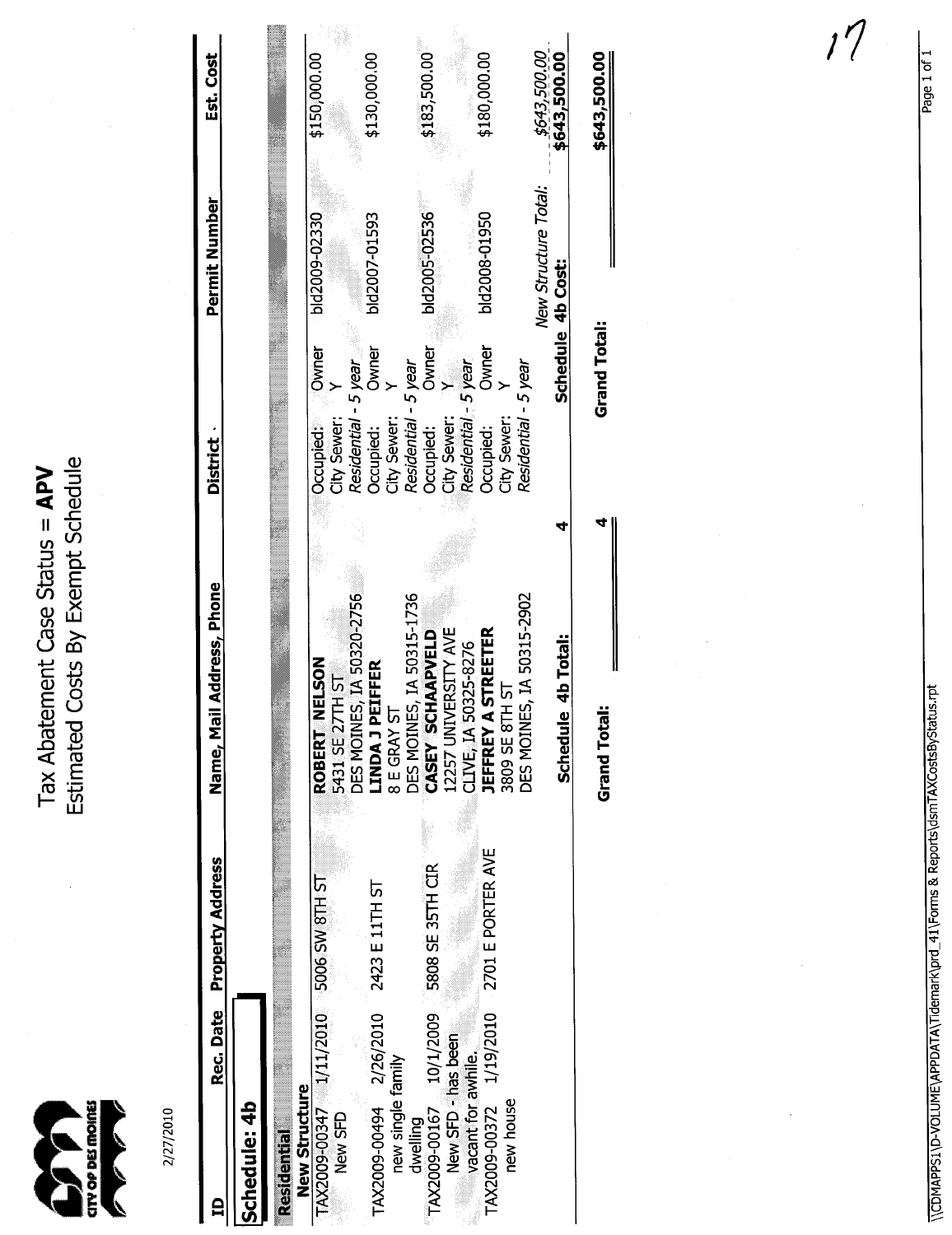| $7423$ East 1/2<br>Address:<br><u>  Ax2009-20494</u><br>Legal description<br>15610<br>4934-000-000<br>Polk Co. Assessor's District & Parcel #.<br>Property &<br>district<br>arcel #<br>(Go to: http://www.assess.co.polk.ia.us/)<br><b>Owner/</b><br><b>Authorized</b><br>'e:Her<br>المهنه<br>Title holder or contract holder name:<br><b>Agent</b><br>Address of owner if different than above: $\cancel{\cancel{\mathcal{E}}}\mathcal{E}$ c $\bm{\psi}$<br>Info<br>604<br>Phone # $(Y/\sqrt{2})$ $\lambda\&\cdot\&\cdot\&\cdot\&\cdot$<br><b>Authorized Agent:</b><br>if different than above<br><b>Commercial</b><br>Г.<br><b>Use</b><br>$\Box$ Industrial<br><b>Classification</b><br>人Residential<br><b>Renter-Occupied?</b><br><b>Owner-Occupied?</b><br>Single Family<br><b>Fil Single Family</b><br>$\Box$ Duplex or Triplex<br><b>Duplex or Triplex</b><br><b>FI</b> Condo or Townhouse<br>Condo or Townhouse<br>$E$ Multi-Family<br><b>Project Type</b><br><b>E</b> Addition<br><b>E</b> Renovation<br>New structure<br>New, 3 between home<br><b>On City Sewer</b><br><b>Describe</b><br><b>Improvements</b><br>$\Box$ Actual date<br><b>Estimated date</b><br>month / year<br><b>Completion</b><br>Your improvements will be assessed for tax abatement on Jan. 1, 2009 even if they are partially<br><b>Date</b><br>completed. This assessment will be reflected in your Sept. 2010 tax payment.<br>Est/Cost of<br><u>/So<sub>s</sub>∞s&gt;</u><br>F4A ¤X4B<br><b>Improvements</b><br><b>Abatement</b><br>See reverse side for schedule information<br><b>Schedule</b><br>If project was rehabilitation of residential property, were there tenants when project started?<br><b>Tenant</b><br>$Yes \n\n\Box No$<br>L.<br>Information<br>If you answered yes, list the tenant's name, date the tenant occupancy began and<br>relocation benefits paid to each tenant on the reverse side of this form | $-2008$ . $\blacksquare$ | Tax Abatement Application - Des Moines, Iowa |
|-------------------------------------------------------------------------------------------------------------------------------------------------------------------------------------------------------------------------------------------------------------------------------------------------------------------------------------------------------------------------------------------------------------------------------------------------------------------------------------------------------------------------------------------------------------------------------------------------------------------------------------------------------------------------------------------------------------------------------------------------------------------------------------------------------------------------------------------------------------------------------------------------------------------------------------------------------------------------------------------------------------------------------------------------------------------------------------------------------------------------------------------------------------------------------------------------------------------------------------------------------------------------------------------------------------------------------------------------------------------------------------------------------------------------------------------------------------------------------------------------------------------------------------------------------------------------------------------------------------------------------------------------------------------------------------------------------------------------------------------------------------------------------------------------------------------------------------------------------------------------------------------------------------------|--------------------------|----------------------------------------------|
|                                                                                                                                                                                                                                                                                                                                                                                                                                                                                                                                                                                                                                                                                                                                                                                                                                                                                                                                                                                                                                                                                                                                                                                                                                                                                                                                                                                                                                                                                                                                                                                                                                                                                                                                                                                                                                                                                                                   |                          |                                              |
|                                                                                                                                                                                                                                                                                                                                                                                                                                                                                                                                                                                                                                                                                                                                                                                                                                                                                                                                                                                                                                                                                                                                                                                                                                                                                                                                                                                                                                                                                                                                                                                                                                                                                                                                                                                                                                                                                                                   |                          |                                              |
|                                                                                                                                                                                                                                                                                                                                                                                                                                                                                                                                                                                                                                                                                                                                                                                                                                                                                                                                                                                                                                                                                                                                                                                                                                                                                                                                                                                                                                                                                                                                                                                                                                                                                                                                                                                                                                                                                                                   |                          |                                              |
|                                                                                                                                                                                                                                                                                                                                                                                                                                                                                                                                                                                                                                                                                                                                                                                                                                                                                                                                                                                                                                                                                                                                                                                                                                                                                                                                                                                                                                                                                                                                                                                                                                                                                                                                                                                                                                                                                                                   |                          |                                              |
|                                                                                                                                                                                                                                                                                                                                                                                                                                                                                                                                                                                                                                                                                                                                                                                                                                                                                                                                                                                                                                                                                                                                                                                                                                                                                                                                                                                                                                                                                                                                                                                                                                                                                                                                                                                                                                                                                                                   |                          |                                              |
|                                                                                                                                                                                                                                                                                                                                                                                                                                                                                                                                                                                                                                                                                                                                                                                                                                                                                                                                                                                                                                                                                                                                                                                                                                                                                                                                                                                                                                                                                                                                                                                                                                                                                                                                                                                                                                                                                                                   |                          |                                              |
|                                                                                                                                                                                                                                                                                                                                                                                                                                                                                                                                                                                                                                                                                                                                                                                                                                                                                                                                                                                                                                                                                                                                                                                                                                                                                                                                                                                                                                                                                                                                                                                                                                                                                                                                                                                                                                                                                                                   |                          |                                              |
|                                                                                                                                                                                                                                                                                                                                                                                                                                                                                                                                                                                                                                                                                                                                                                                                                                                                                                                                                                                                                                                                                                                                                                                                                                                                                                                                                                                                                                                                                                                                                                                                                                                                                                                                                                                                                                                                                                                   |                          |                                              |

Phil Poorman at 515-283-4751 or City of Des Moines / Permit & Development Center prpoorman@dmgov.org 602 Robert Ray Dr. Des Moines, IA 50309  $70008$   $2920$   $-7662048$ **Filing this Application Does NOT Signify Approval** Form Revised: 4/08  $844 - 22710$ 

 $\mu\beta^{\prime}$ g,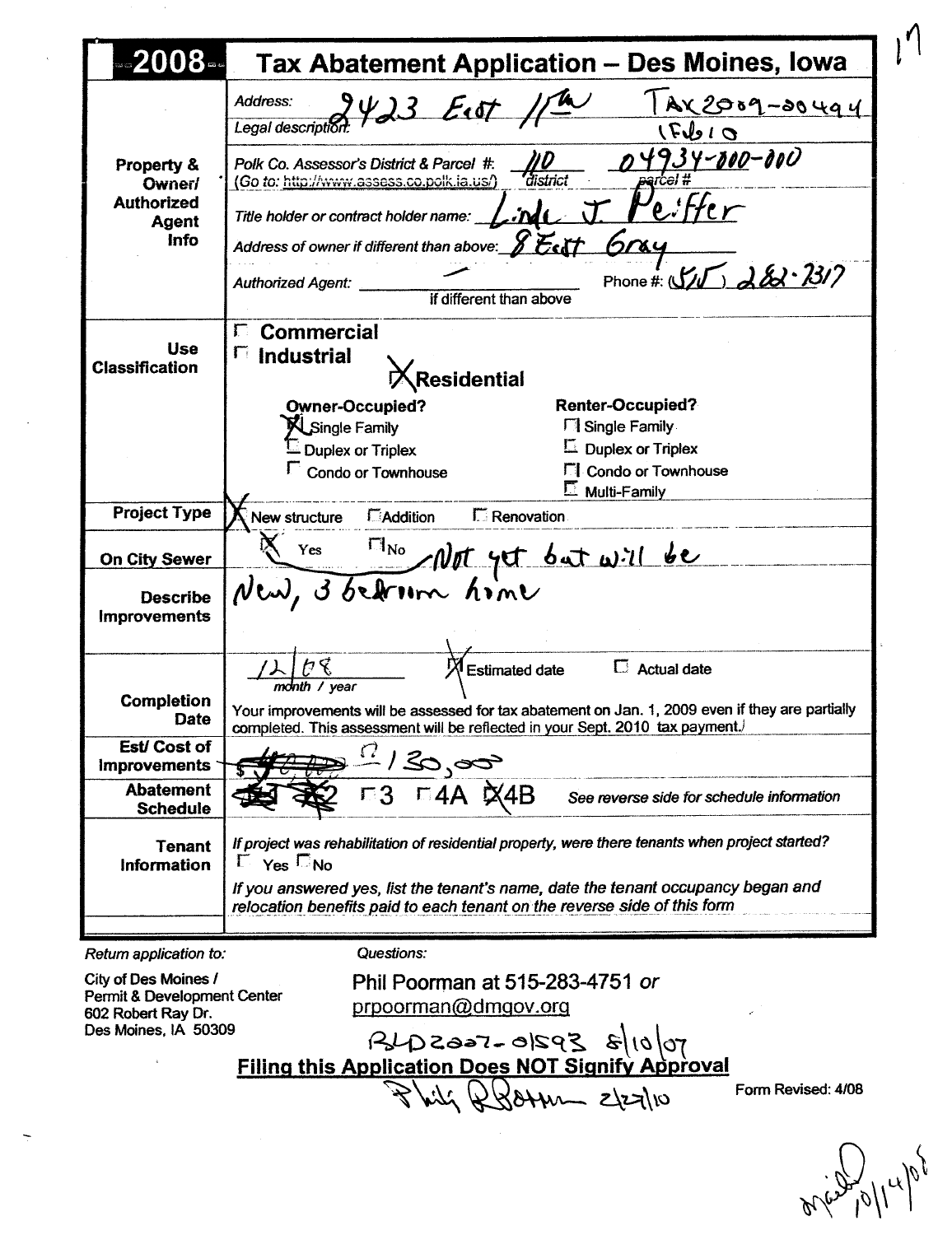| <b>Abatement</b><br>Schedule #                             | Use                                                                               | Must increase<br>building<br>assessment by.<br>Residential:<br>at least 5%<br>Commercial:<br>at least 15%<br>Amount eligible<br>for abatement | How much of<br>improvement's<br>value<br>is abated?                                                                                                                                                                                                               | Improvement must qualify<br>with applicable<br>zoning,<br>building and<br>fire codes<br>and for commercial<br>and industrial, be<br>in an approved tax<br>abatement area.<br>Where? |
|------------------------------------------------------------|-----------------------------------------------------------------------------------|-----------------------------------------------------------------------------------------------------------------------------------------------|-------------------------------------------------------------------------------------------------------------------------------------------------------------------------------------------------------------------------------------------------------------------|-------------------------------------------------------------------------------------------------------------------------------------------------------------------------------------|
| (for improvements)                                         | <b>Residential</b><br>only                                                        | Up to \$20,000                                                                                                                                | 115% for<br>10 years                                                                                                                                                                                                                                              | Anywhere in city, provided<br>zoning is appropriate                                                                                                                                 |
| 2<br>(for new<br>construction<br>& major<br>improvements)  | Residential,<br>Commercial<br>and/or Industrial                                   | No limit                                                                                                                                      | $1st$ year - 80%<br>2 <sup>nd</sup><br>year - 70%<br>$3rd$ year - 60%<br>4 <sup>th</sup><br>year - 50%<br>5 <sup>th</sup><br>$8^{6^{\text{th}}}$ year - 40%<br>8.8 <sup>th</sup> year - 30%<br>7 <sup>th</sup><br>g <sup>th</sup><br>& 10 <sup>th</sup> year -20% | Industrial permitted in<br>Central Place & Guthrie<br>Ave. urban renewal areas.                                                                                                     |
| 3<br>(new construction &<br>major<br>improvements)         | Residential,<br>Commercial<br>Industrial                                          | No limit                                                                                                                                      | 100% for 3 years                                                                                                                                                                                                                                                  | Residential: Anywhere in<br>city provided zoning is<br>appropriate.<br>Commercial and Industrial:<br>Must be in a specified tax<br>abatement area.                                  |
| <b>4A</b><br>(new construction &<br>major<br>improvements) | Residential<br>& Commercial<br>with 75% of<br>space for<br>residential            | No limit                                                                                                                                      | 100% for 10 years                                                                                                                                                                                                                                                 | Must be in specified area<br>which are generally located<br>in the downtown and near-<br>downtown                                                                                   |
| 4B<br>(new construction &<br>major<br>improvements)        | <b>Residential</b><br>& Commercial<br>with 75% of<br>space used by<br>residential | No limit                                                                                                                                      | 100% for 5 years                                                                                                                                                                                                                                                  | Anywhere in city. Not<br>permitted in area generally<br>west of the airport where<br>public sewer is unavailable.                                                                   |
|                                                            |                                                                                   |                                                                                                                                               |                                                                                                                                                                                                                                                                   | Tenant Relocation: If this project is rehabilitation of residential rental property, list the tenant's name, the date the                                                           |

| <b>Tenant Name</b>                                                                          | Unit #              | Date Tenancy Began | Amt. Paid | <b>Relocation Benefits</b><br>Date of Paid |
|---------------------------------------------------------------------------------------------|---------------------|--------------------|-----------|--------------------------------------------|
|                                                                                             |                     |                    |           |                                            |
|                                                                                             |                     |                    |           |                                            |
|                                                                                             |                     |                    |           |                                            |
| certify these statements are true to the best of my knowledge.<br><b>Signature</b><br>where |                     |                    |           |                                            |
| Signature                                                                                   | <b>Printed Name</b> |                    | Date      |                                            |

tenant occupancy began and relocation benefits paid to each tenant. Attach additional paper if needed.

Form Revised: 4/08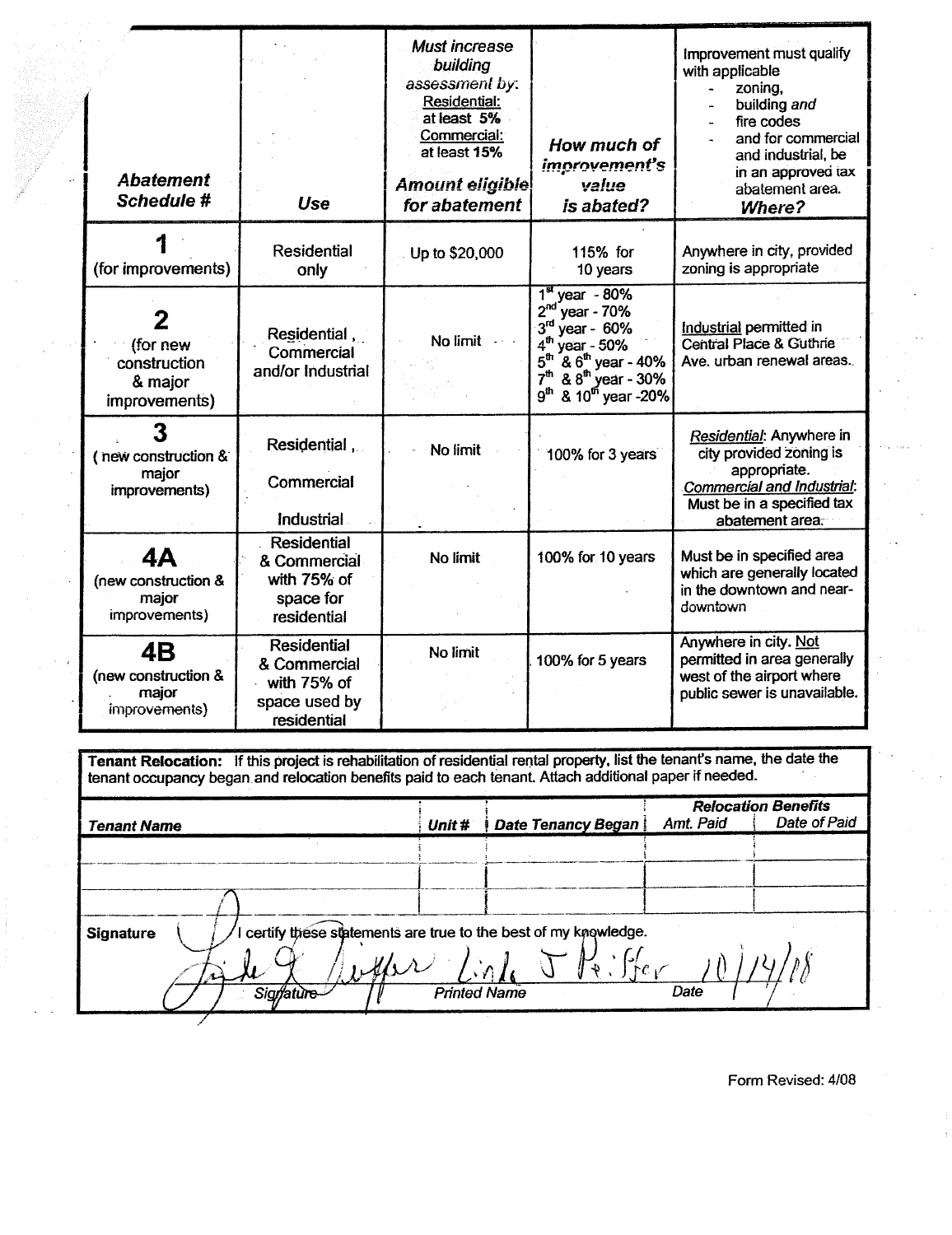A confirmation number will be issued by the City upon receipt of this application. This application is not effective and not be considered properly filed until the confirmation number has been issued.

| Date Received                  |  |  |  |  |
|--------------------------------|--|--|--|--|
|                                |  |  |  |  |
|                                |  |  |  |  |
| <b>Confirmation Number 09-</b> |  |  |  |  |

Retain the confirmation as your proof of filing.

ۇپ

| 2009                                                                                                            | Tax Abatement Application - Des Moines, Iowa                                                                                                                                                                                                                                                                                                                                                         |
|-----------------------------------------------------------------------------------------------------------------|------------------------------------------------------------------------------------------------------------------------------------------------------------------------------------------------------------------------------------------------------------------------------------------------------------------------------------------------------------------------------------------------------|
| Property<br>&<br>Owner/<br><b>Authorized</b><br>Agent<br><b>Info</b>                                            | Address: 5808 SE 35 <sup>TH</sup> GRUE (50320)DES MOINES, IOWA<br>Legal description: LOT 7 STERLING TRACE PLAT 1<br>05204-707-000<br>120<br>Polk Co. Assessor's District & Parcel #:<br>district<br>(Go to: http://www.assess.co.polk.ia.us/)<br>parcel #<br>Title holder or contract holder name: $(SABRIEL + CASEY)$<br>Address of owner if different than above:<br>Phone #: $(515)$ $285 - 3524$ |
| <b>Property</b><br><b>Use</b><br><b>Classification</b>                                                          | <b>Authorized Agent:</b><br><b>X</b> Residential<br><b>Owner-Occupied?</b><br><b>Renter-Occupied?</b><br>Single Family<br>Single Family<br>Duplex or Triplex<br>Duplex or Triplex<br>Condo or Townhouse<br>Condo or Townhouse<br>Multi-Family<br><b>Commercial</b><br><b>Industrial</b>                                                                                                              |
| <b>Project Type</b>                                                                                             | <b>N</b> New structure<br>$\Box$ Addition<br>Renovation                                                                                                                                                                                                                                                                                                                                              |
| <b>On City Sewer</b>                                                                                            | $\boxtimes$ Yes<br>$\Box$ No                                                                                                                                                                                                                                                                                                                                                                         |
| <b>Describe</b><br><b>Improvements</b>                                                                          | New SFD - Was vacant for autile.                                                                                                                                                                                                                                                                                                                                                                     |
| <b>Completion</b><br><b>Date</b><br><b>Est. Cost of</b><br>Improvements<br><b>Abatement</b><br><b>Schedule</b>  | $\Box$ Estimated date<br><b>XActual date</b><br>month / year<br>Your improvements will be assessed for tax abatement on Jan. 1, 2009 even if they are<br>partially completed. This assessment will be reflected in your Sept. 2010 tax payment.<br>1 ペ く<br>C<br>`4В<br>See reverse side for schedule information                                                                                    |
| <b>Tenant</b><br>Information                                                                                    | If project was residential, were there tenants when project started?<br><b>X</b> No<br>$\Box$ Yes<br>If " yes", complete "Tenant Relocation" information required on other page of this form.                                                                                                                                                                                                        |
| <b>Mail or return to</b><br>City of Des Moines /<br>Permit Center<br>602 Robert Ray Dr.<br>Des Moines, IA 50309 | <b>Questions</b><br><b>Submitted by</b><br>I certify these statements are true to the best of<br>Phil Poorman at<br>my knowledge.<br>515-283-4751 or<br>prpoorman@dmgov.org<br><b>Signature</b><br>$Hw \sim 2 - 27 - 10$                                                                                                                                                                             |
|                                                                                                                 | Form Revised: 3/09<br>$\sqrt{2}/\sqrt{2}$                                                                                                                                                                                                                                                                                                                                                            |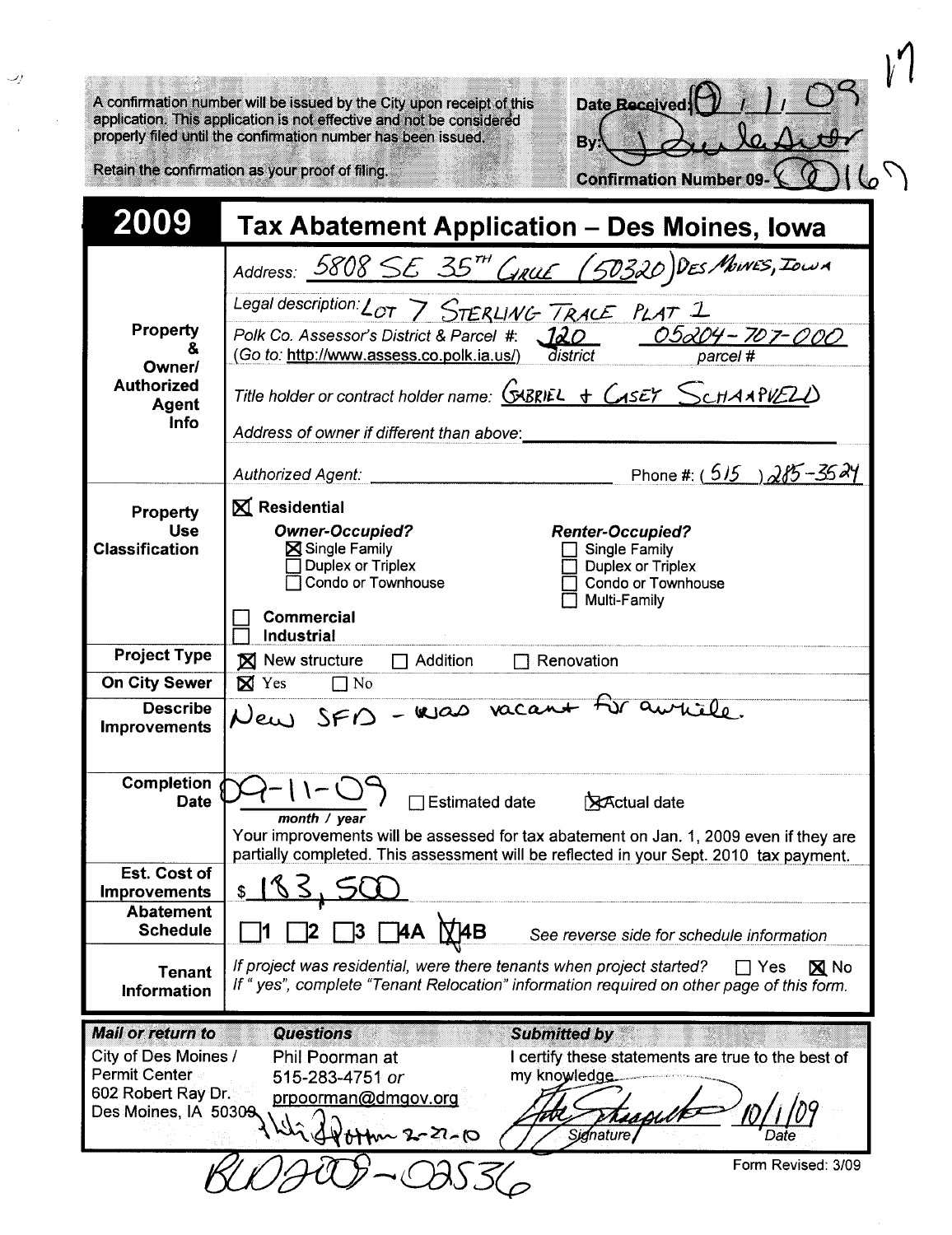## Mail or return application by February 1, 2010 to

## City of Des Moines P

602 Robert Ray Dr.

Des Moines, IA 50309

|                                                                      | <b>Property Tax Abatement Schedules Information</b>                       |                                                                                                                                             |                                                                                                                                                                                                                                                                                      |                                                                                                                                                                         |  |  |  |
|----------------------------------------------------------------------|---------------------------------------------------------------------------|---------------------------------------------------------------------------------------------------------------------------------------------|--------------------------------------------------------------------------------------------------------------------------------------------------------------------------------------------------------------------------------------------------------------------------------------|-------------------------------------------------------------------------------------------------------------------------------------------------------------------------|--|--|--|
| Choose a<br><b>Schedule</b>                                          | Use                                                                       | Must increase building<br>assessment by:<br>Residential: at least 5%<br>Commercial: at least 15%<br><b>Amount eligible for</b><br>abatement | How much of<br>improvement's<br>value is abated?                                                                                                                                                                                                                                     | Improvement must qualify<br>with applicable zoning,<br>building and fire codes.<br>Commercial and industrial<br>must be in an approved tax<br>abatement area.<br>Where? |  |  |  |
| (for improvements)                                                   | Residential<br>only                                                       | Up to \$20,000                                                                                                                              | 115% for<br>10 years                                                                                                                                                                                                                                                                 | Anywhere in city, provided<br>zoning is appropriate                                                                                                                     |  |  |  |
| $\mathbf{2}$<br>(for new<br>construction<br>& major<br>improvements) | Residential,<br>Commercial<br>and/or<br>Industrial                        | No limit                                                                                                                                    | $\frac{1^{st}}{1^{st}}$ year - 80%<br>2 <sup>nd</sup><br>year - 70%<br>3 <sup>rd</sup><br>year - 60%<br>4 <sup>th</sup><br>year - 50%<br>5 <sup>th</sup><br>$8.6th$ year - 40%<br>7 <sup>th</sup><br>$8.8^{\text{th}}$ year - 30%<br>$8.10^{\text{th}}$ year -20%<br>g <sup>th</sup> | Residential: Anywhere in city<br>with appropriate zoning.<br>Commercial and Industrial:<br>Must be in a specified tax<br>abatement area.                                |  |  |  |
| 3<br>(new construction<br>& major<br>improvements)                   | Residential,<br>Commercial<br>Industrial                                  | No limit                                                                                                                                    | 100% for 3 years                                                                                                                                                                                                                                                                     | Residential: Anywhere in city<br>with appropriate zoning.<br>Commercial and Industrial:<br>Must be in a specified tax<br>abatement area.                                |  |  |  |
| 4Α<br>(new construction<br>& major<br>improvements)                  | Residential<br>&<br>Commercial<br>with 75% of<br>space for<br>residential | No limit                                                                                                                                    | 100% for 10 years                                                                                                                                                                                                                                                                    | Must be in specified area<br>which are generally located in<br>the downtown and near-<br>downtown                                                                       |  |  |  |
| <b>4B</b><br>(new construction<br>& major<br>improvements)           | Residential<br>&<br>Commercial<br>with 75% of<br>space for<br>residential | No limit                                                                                                                                    | 100% for 5 years                                                                                                                                                                                                                                                                     | Anywhere in city. Not<br>permitted in area generally<br>west of the airport where<br>public sewer is unavailable.                                                       |  |  |  |

2009

**Tax Abatement Application - Tenant Relocation Information** Only required if project is renovation of rental residential property

Tenant Relocation: If this project is rehabilitation of residential rental property, list the tenant's name, the date the tenant occupancy began and relocation benefits paid to each tenant. Attach information on additional paper.

|             |                                       |              | <b>Relocation Benefits</b> |
|-------------|---------------------------------------|--------------|----------------------------|
| Tenant Name | Unit #   Date Tenancy<br><b>Began</b> | Paid<br>Amt. | Date of Paid               |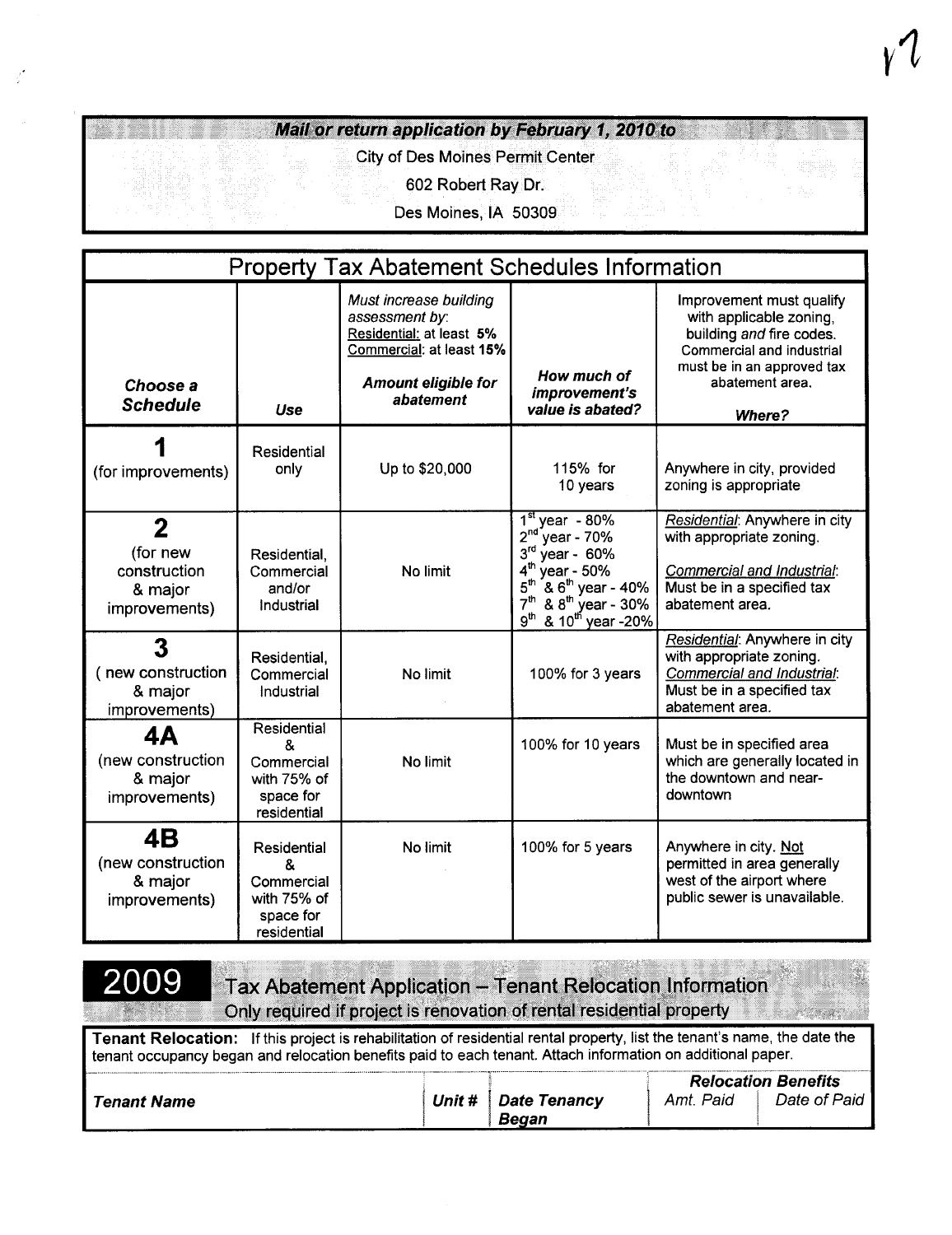|                                                                                                                             | $TAX 2009 - 00372$                                                                                                                                                                                                                              |
|-----------------------------------------------------------------------------------------------------------------------------|-------------------------------------------------------------------------------------------------------------------------------------------------------------------------------------------------------------------------------------------------|
|                                                                                                                             | Date Received: $(1/9/30/0)$<br>A confirmation number will be issued by the City upon receipt of this<br>application. This application is not effective and not be considered                                                                    |
|                                                                                                                             | properly filed until the confirmation number has been issued.<br>By: $\subset$                                                                                                                                                                  |
|                                                                                                                             | Retain the confirmation as your proof of filing.<br>Confirmation Number 09- $O(37)$                                                                                                                                                             |
| 2009                                                                                                                        | <b>Tax Abatement Application - Des Moines, lowa</b>                                                                                                                                                                                             |
|                                                                                                                             | Address:                                                                                                                                                                                                                                        |
| Property                                                                                                                    | Legal description:<br>AKE<br>ESTIMES<br>Polk Co. Assessor's District & Parcel #:<br>parcel #<br>district<br>(Go to: http://www.assess.co.polk.ia.us/)                                                                                           |
| Owner/<br><b>Authorized</b><br>Agent<br><b>Info</b>                                                                         | streel<br>Title holder or contract holder name:                                                                                                                                                                                                 |
|                                                                                                                             | Address of owner if different than above:<br>Phone #: $(\sqrt{a})$<br><b>Authorized Agent:</b>                                                                                                                                                  |
| Property<br><b>Use</b>                                                                                                      | $\%$ Residential<br><b>Renter-Occupied?</b><br><b>Owner-Occupied?</b><br><b>Single Family</b><br>Single Family∏                                                                                                                                 |
| <b>Classification</b>                                                                                                       | <b>Duplex or Triplex</b><br>Duplex or Triplex<br>Condo or Townhouse<br>Condo or Townhouse<br>Multi-Family                                                                                                                                       |
|                                                                                                                             | <b>Commercial</b><br><b>Industrial</b>                                                                                                                                                                                                          |
| <b>Project Type</b>                                                                                                         | Renovation<br>New structure<br>Addition                                                                                                                                                                                                         |
| <b>On City Sewer</b><br><b>Describe</b>                                                                                     | KJ/Yes<br>$\Box$ No                                                                                                                                                                                                                             |
| <b>Improvements</b>                                                                                                         | New Construction                                                                                                                                                                                                                                |
| Completion<br><b>Date</b>                                                                                                   | <b>Actual date</b><br><b>Estimated date</b><br>month / year<br>Your improvements will be assessed for tax abatement on Jan. 1, 2009 even if they are                                                                                            |
| Est. Cost of                                                                                                                | partially completed. This assessment will be reflected in your Sept. 2010 tax payment.                                                                                                                                                          |
| <b>Improvements</b><br><b>Abatement</b><br><b>Schedule</b>                                                                  | 13<br><b>AB</b>                                                                                                                                                                                                                                 |
| <b>Tenant</b><br><b>Information</b>                                                                                         | ИA<br>See reverse side for schedule information<br><b>NVNO</b><br>$\Box$ Yes<br>If project was residential, were there tenants when project started?<br>If "yes", complete "Tenant Relocation" information required on other page of this form. |
| Mail or return to<br>City of Des Moines /<br><b>Permit Center</b><br>602 Robert Ray Dr.<br>Des Moines, IA 5030 <del>0</del> | <b>Submitted by</b><br><b>Questions</b><br>L certify these statements are true to the best of<br>Phil Poorman at<br>(m <b>∖</b> knowledge.∕<br>515-283-4751 or<br>prpoorman@dmgov.org<br>Signature<br>Date<br>مع\ابع\                           |
| $BLO$ 200                                                                                                                   | Form Revised: 3/09<br>01950                                                                                                                                                                                                                     |